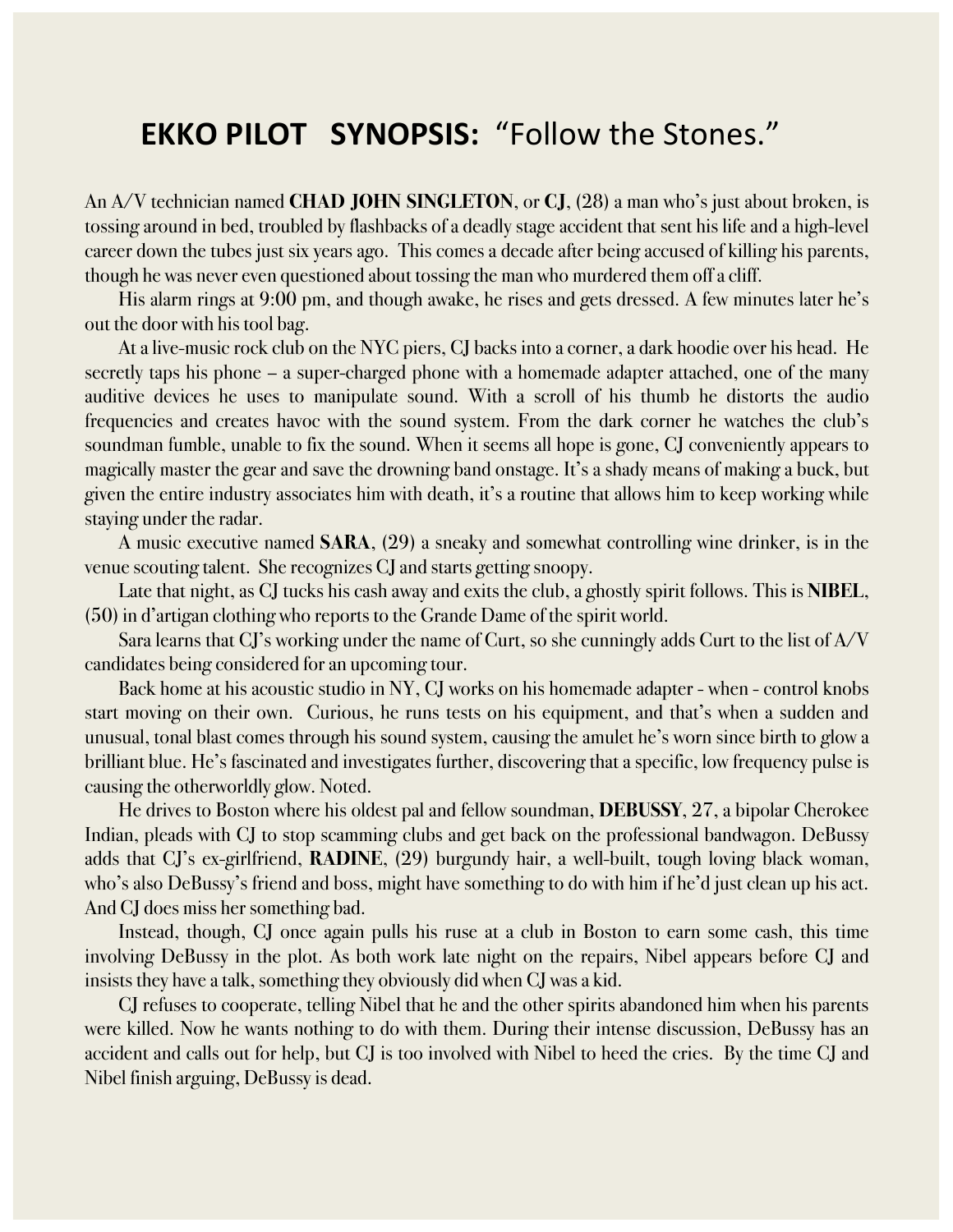CJ tries to call his ex, Radine, but his timing couldn't be worse because she's in bed with another man.

CJ flashbacks to the time when he and DeBussy first met in Juvi-Jail. DeBussy, an orphan, was there while CJ watched from the sidelines as his parent's funeral went on without him, and they've been brothers since.

The next morning Radine arrives at the hospital to find CJ in the waiting room, head hung low. She, too, is heartbroken over DeBussy, and despite her feelings for CJ she tears into him mentally and physically. As she calms, she hands CJ a FedEx - a job offer from a promoter – and firmly tells CJ to take the job and go away.

Late that night, CJ breaks into the club where DeBussy died, and there he calls on Nibel to appear. The discussion starts off calm until Nibel explains that CJ's parents are in danger, and according to Nibel, CJ is the only one who can travel to the spirit world and help them. In return, Nibel is offering CJ redemption for killing someone when he was a kid – even if the wicked man had just murdered his parents.

CJ's parents now hide from that wicked man, and Nibel, who isn't being too honest about his intentions, tells CJ that everything he needs to cross over is at his home in the forest. Nibel pleads with CJ to hurry, to go there now and **FOLLOW THE STONES**.

Sounds like a load of crap to CJ, and even though Nibel has succeeded at yanking his heartstrings, CJ refuses to play nice. He gets tough with Nibel and uses a sound weapon to vanquish Nibel's shoulder. The meeting takes a turn for war, and just as it commences, **DEAN AUTRY**, (50) British Indian music producer, and Sara's boss, calls from New York, ready to discuss the upcoming tour. While furious Nibel chases CJ around the club, CJ manages to let Dean know – now is not a good time.

As CJ drives back to New York, he's tortured by the thought of his parents in peril. He spaces out and barely dodges a roaring semi, then pulls over to do a reality check. Standing in the headlights before him is a beautiful brunette, **CLARISE**, a spirit from the 900s, who runs in front of another passing semi.

CJ is starting to break.

A disheveled CJ gets home and rushes to his desk, and there he pulls out a deed to the family cabin, a real sore spot because it represents family, the one thing he desires more than anything. He sees an old picture taken at the cabin decades ago, and behind the people are five stones in a straight line. He buckles down and heads for the cabin in New Hampshire.

Nibel has a boss too, and her name is Janine Binchois, the ageless and timeless Grande dame of the spirit world. Nibel appears at an abandoned theater where Janine, aka: **JANIE B**, hangs out. Nibel reports that CJ is belligerent and can't handle the mission.

While in New Hampshire, Dean and CJ discuss the tour, and CJ thanks Dean but declines the job. Dean hands up to face **E**, the aging lead singer for a band called **NATHAN JUJU**. E whines about getting the soundman he wants, which narrows down to someone he can manipulate. Dean reluctantly complies with the egomaniacal singer.

At the cabin, CJ unearths some family secrets and changes his mind about the tour. He calls Dean, but the position has already been filled.

Radine calls CJ with details about DeBussy's funeral, but CJ makes it clear he's not going; that he's buried too many people and this time he's not saying goodbye to his closest pal.